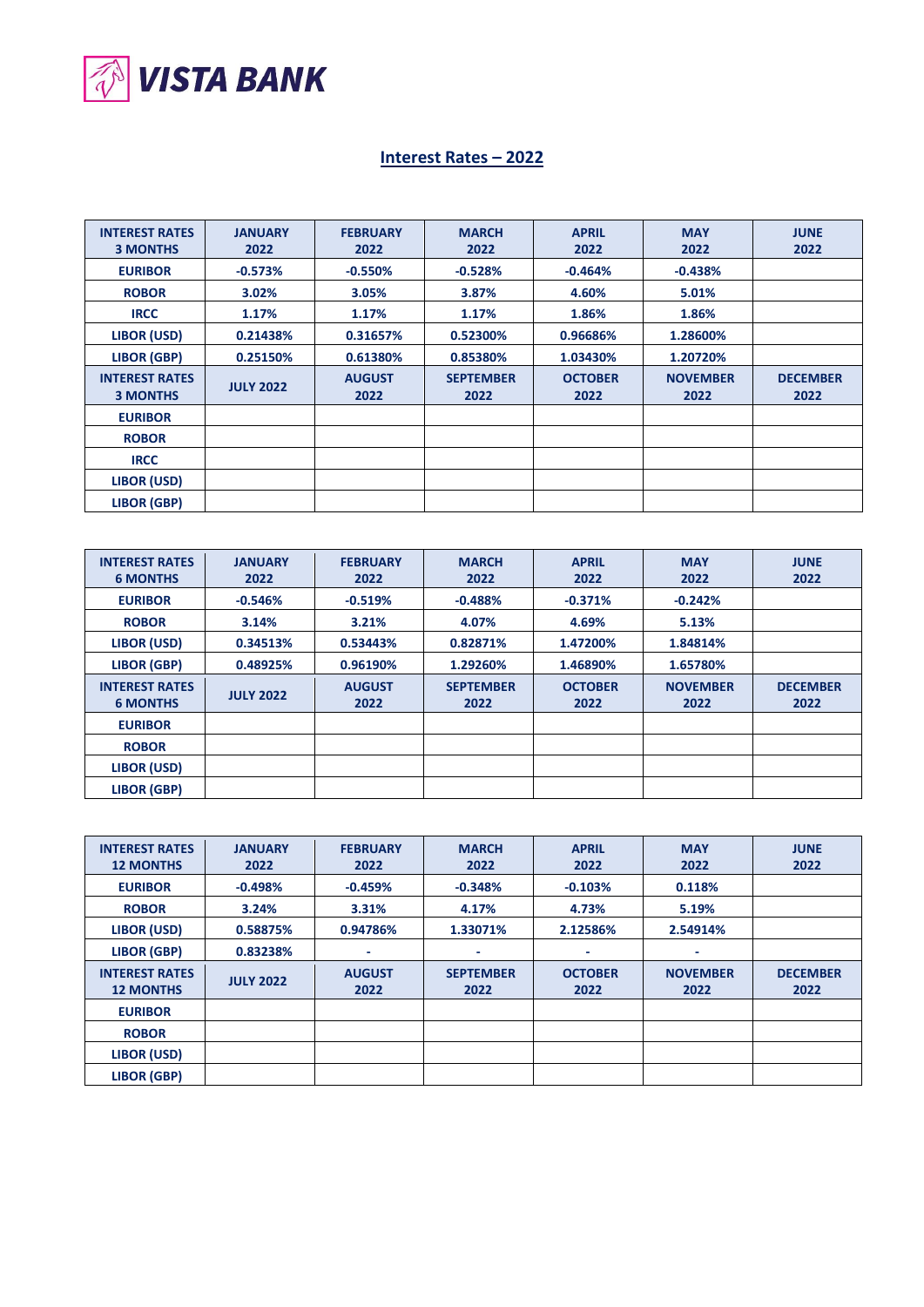

## **Interest Rates – 2021**

| <b>INTEREST RATES</b><br><b>3 MONTHS</b> | <b>JANUARY</b><br>2021 | <b>FEBRUARY</b><br>2021 | <b>MARCH</b><br>2021     | <b>APRIL</b><br>2021   | <b>MAY</b><br>2021      | <b>JUNE</b><br>2021     |
|------------------------------------------|------------------------|-------------------------|--------------------------|------------------------|-------------------------|-------------------------|
| <b>EURIBOR</b>                           | $-0.541%$              | $-0.544%$               | $-0.538%$                | $-0.540%$              | $-0.535%$               | $-0.544%$               |
| <b>ROBOR</b>                             | 2.01%                  | 1.54%                   | 1.61%                    | 1.67%                  | 1.59%                   | 1.53%                   |
| <b>IRCC</b>                              | 1.88%                  | 1.88%                   | 1.88%                    | 1.67%                  | 1.67%                   | 1.67%                   |
| LIBOR (USD)                              | 0.23750%               | 0.20500%                | 0.19050%                 | 0.20163%               | 0.17638%                | 0.13138%                |
| <b>LIBOR (GBP)</b>                       | 0.02538%               | 0.03725%                | 0.06275%                 | 0.08813%               | 0.08388%                | 0.08125%                |
| <b>INTEREST RATES</b><br><b>3 MONTHS</b> | <b>JULY 2021</b>       | <b>AUGUST</b><br>2021   | <b>SEPTEMBER</b><br>2021 | <b>OCTOBER</b><br>2021 | <b>NOVEMBER</b><br>2021 | <b>DECEMBER</b><br>2021 |
| <b>EURIBOR</b>                           | $-0.541%$              | $-0.544%$               | $-0.549%$                | $-0.543%$              | $-0.557%$               | $-0.573%$               |
| <b>ROBOR</b>                             | 1.50%                  | 1.52%                   | 1.60%                    | 1.79%                  | 2.36%                   | 2.66%                   |
| <b>IRCC</b>                              | 1.25%                  | 1.25%                   | 1.25%                    | 1.08%                  | 1.08%                   | 1.08%                   |
| LIBOR (USD)                              | 0.14488%               | 0.12575%                | 0.11988%                 | 0.13088%               | 0.13163%                | 0.17325%                |
| LIBOR (GBP)                              | 0.08025%               | 0.07475%                | 0.06850%                 | 0.07563%               | 0.25025%                | 0.09388%                |

| <b>INTEREST RATES</b><br><b>6 MONTHS</b> | <b>JANUARY</b><br>2021 | <b>FEBRUARY</b><br>2021 | <b>MARCH</b><br>2021     | <b>APRIL</b><br>2021   | <b>MAY</b><br>2021      | <b>JUNE</b><br>2021     |
|------------------------------------------|------------------------|-------------------------|--------------------------|------------------------|-------------------------|-------------------------|
| <b>EURIBOR</b>                           | $-0.520%$              | $-0.534%$               | $-0.518%$                | $-0.519%$              | $-0.521%$               | $-0.513%$               |
| <b>ROBOR</b>                             | 2.09%                  | 1.64%                   | 1.64%                    | 1.73%                  | 1.68%                   | 1.65%                   |
| LIBOR (USD)                              | 0.25950%               | 0.22013%                | 0.20063%                 | 0.20675%               | 0.20488%                | 0.17100%                |
| LIBOR (GBP)                              | 0.03250%               | 0.04350%                | 0.08325%                 | 0.10800%               | 0.11375%                | 0.10600%                |
| <b>INTEREST RATES</b><br><b>6 MONTHS</b> | <b>JULY 2021</b>       | <b>AUGUST</b><br>2021   | <b>SEPTEMBER</b><br>2021 | <b>OCTOBER</b><br>2021 | <b>NOVEMBER</b><br>2021 | <b>DECEMBER</b><br>2021 |
| <b>EURIBOR</b>                           | $-0.513%$              | $-0.524%$               | $-0.529%$                | $-0.523%$              | $-0.533%$               | $-0.538%$               |
| <b>ROBOR</b>                             | 1.64%                  | 1.64%                   | 1.73%                    | 1.86%                  | 2.48%                   | 2.85%                   |
| LIBOR (USD)                              | 0.16088%               | 0.15388%                | 0.15475%                 | 0.15738%               | 0.19363%                | 0.24325%                |
| LIBOR (GBP)                              | 0.11325%               | 0.08700%                | 0.10200%                 | 0.15738%               | 0.48700%                | 0.26025%                |

| <b>INTEREST RATES</b><br><b>12 MONTHS</b> | <b>JANUARY</b><br>2021 | <b>FEBRUARY</b><br>2021 | <b>MARCH</b><br>2021     | <b>APRIL</b><br>2021   | <b>MAY</b><br>2021      | <b>JUNE</b><br>2021     |
|-------------------------------------------|------------------------|-------------------------|--------------------------|------------------------|-------------------------|-------------------------|
| <b>EURIBOR</b>                            | $-0.499%$              | $-0.513%$               | $-0.497%$                | $-0.494%$              | $-0.481%$               | $-0.483%$               |
| <b>ROBOR</b>                              | 2.12%                  | 1.75%                   | 1.75%                    | 1.76%                  | 1.75%                   | 1.74%                   |
| LIBOR (USD)                               | 0.34238%               | 0.31075%                | 0.28025%                 | 0.28663%               | 0.28113%                | 0.24813%                |
| LIBOR (GBP)                               | 0.09450%               | 0.07875%                | 0.13925%                 | 0.16425%               | 0.16638%                | 0.16250%                |
| <b>INTEREST RATES</b><br><b>12 MONTHS</b> | <b>JULY 2021</b>       | <b>AUGUST</b><br>2021   | <b>SEPTEMBER</b><br>2021 | <b>OCTOBER</b><br>2021 | <b>NOVEMBER</b><br>2021 | <b>DECEMBER</b><br>2021 |
| <b>EURIBOR</b>                            | $-0.480%$              | $-0.502%$               | $-0.500%$                | $-0.491%$              | $-0.473%$               | $-0.505%$               |
| <b>ROBOR</b>                              | 1.76%                  | 1.75%                   | 1.82%                    | 1.96%                  | 2.57%                   | 2.95%                   |
| LIBOR (USD)                               | 0.24988%               | 0.23700%                | 0.23513%                 | 0.24063%               | 0.37063%                | 0.38238%                |
| LIBOR (GBP)                               | 0.18050%               | 0.18800%                | 0.22538%                 | 0.35200%               | 0.85100%                | 0.61950%                |